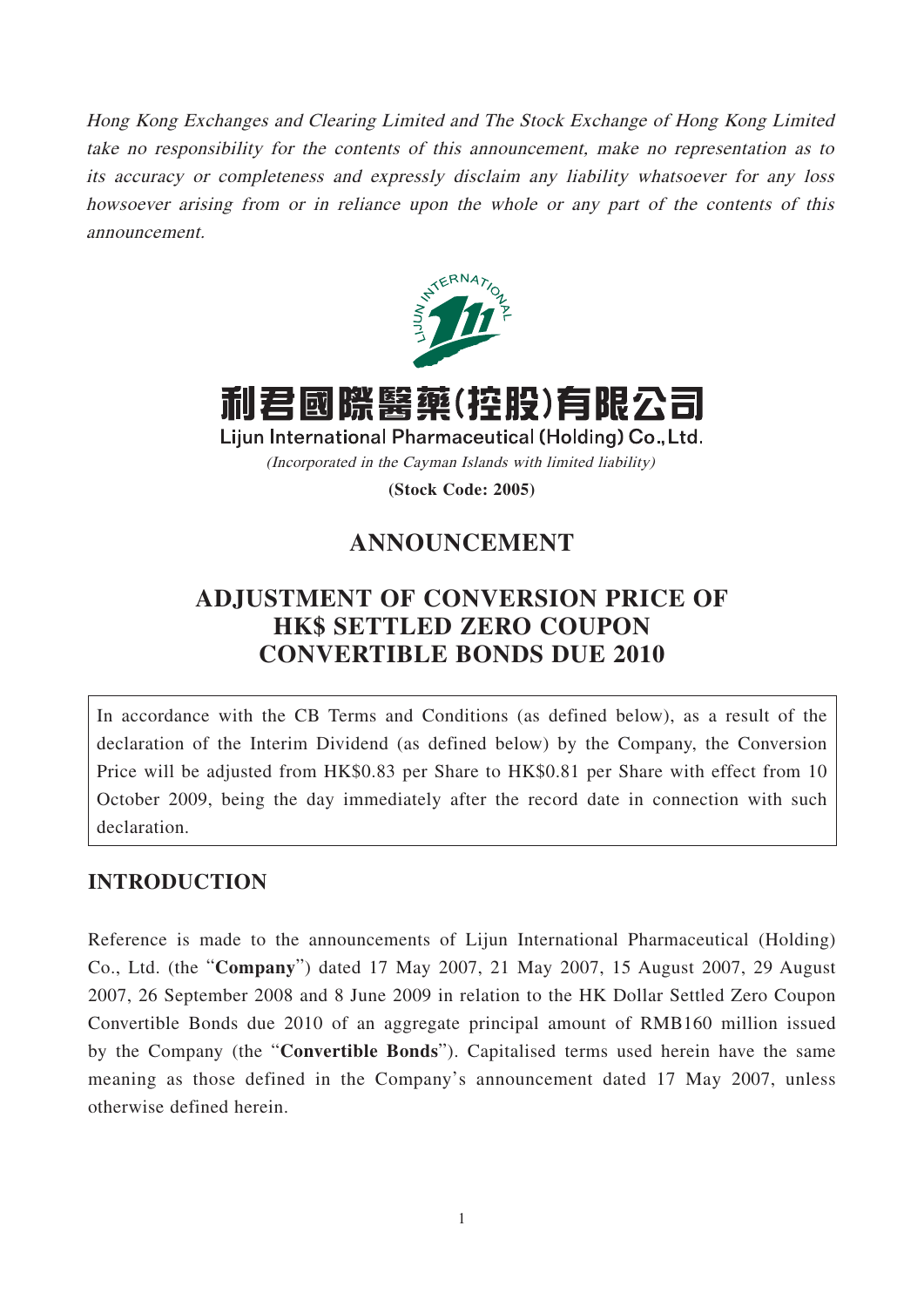## **ADJUSTMENT OF THE CONVERSION PRICE RELATING TO THE CONVERTIBLE BONDS DUE TO CAPITAL DISTRIBUTION**

The terms and conditions of the Convertible Bonds (the "**CB Terms and Conditions**") provide, among other things, that if the Company pays or makes any Capital Distribution (as defined in the CB Terms and Conditions) to the shareholders of the Company (the "**Shareholders**"), the Conversion Price shall be adjusted by multiplying the Conversion Price in force immediately before such Capital Distribution by the following fraction:

 $(A - B) \div A$ 

Where:

- A is the Current Market Price (as defined in the CB Terms and Conditions) of one Share on the last Trading Day preceding the date on which the Capital Distribution is publicly announced; and
- B is the Fair Market Value (as defined in the CB Terms and Conditions) on the date of such announcement of the portion of the Capital Distribution attributable to one Share.

Such adjustment shall become effective on the date that such Capital Distribution is actually made or if a record date is fixed therefor, immediately after such record date.

As announced in the Company's announcement dated 24 April 2009, the board of directors of the Company (the "**Board**") recommended to declare a final dividend of HK\$0.01 per Share on 24 April 2009 for the year ended 31 December 2008 (the "**Final Dividend**"). The Final Dividend was paid on 26 June 2009. Together with the interim dividend for the six months ended 30 June 2009 of HK\$0.02 per Share declared by the Board on 28 August 2009 (the "**Interim Dividend**"), the Total Current Dividend (as defined in the CB Terms and Conditions) per Share for the year ending 31 December 2009 amounts to HK\$0.03. Pursuant to the CB Terms and Conditions, the dividend falls within the definition of Capital Distribution and accordingly, the Conversion Price per Share will be adjusted from HK\$0.83 to HK\$0.81 effective from 10 October 2009, immediately after the record date in connection with the declaration of the Interim Dividend (the "**Adjustment**"). Apart from the Adjustment, there is no change in the terms of the Convertible Bonds.